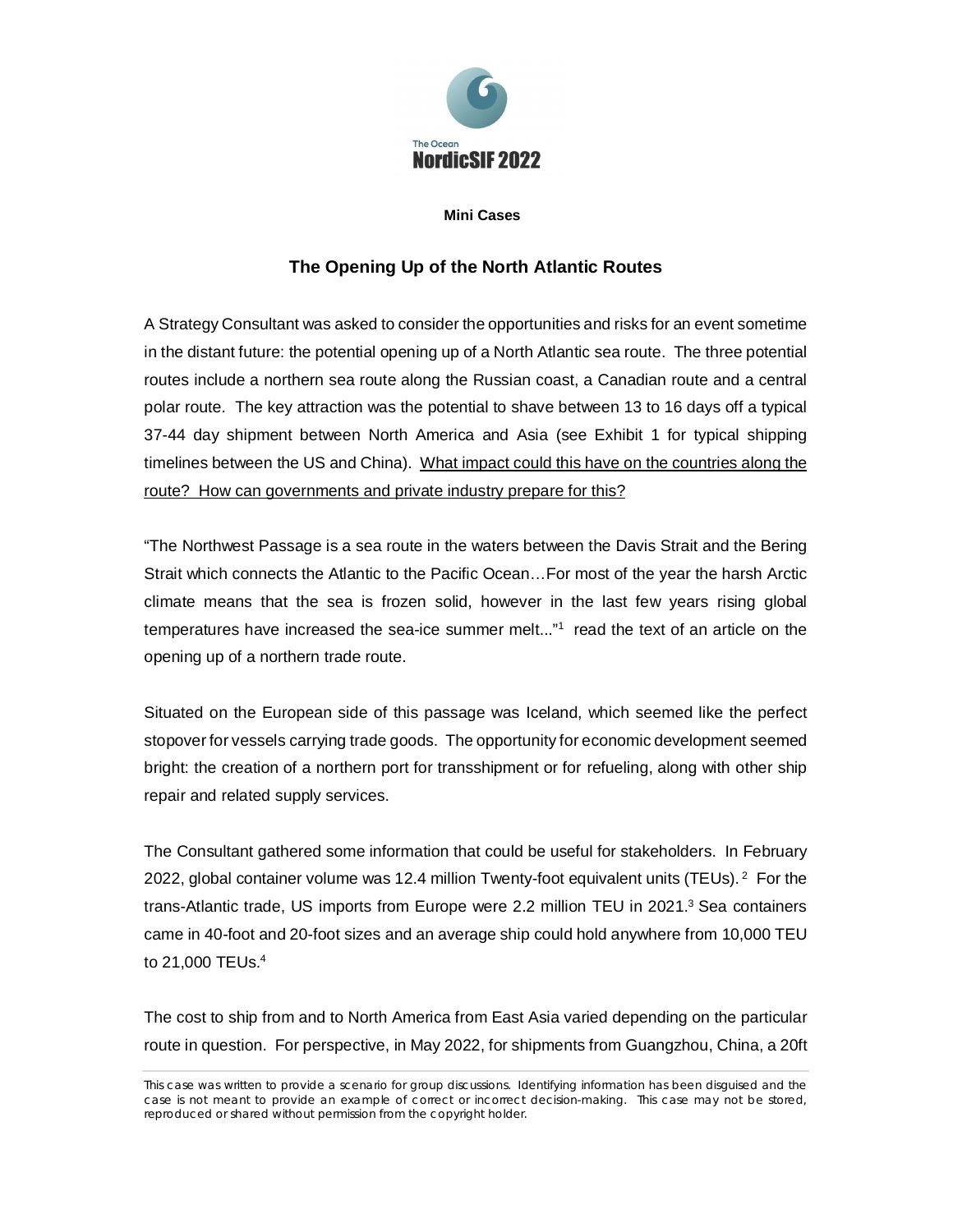

container, shipping to the West Coast of the US was \$8,500 and to the East Coast, was \$10,500. For a 40ft container, the freight cost was \$15,000 to the West Coast, and to the East Coast, it was \$18,000. These were the average sea freight rates.<sup>5</sup>

Container shipping pre-tax profit for 2021 and 2022 was anticipated to be as high as \$300 billion, according to Drewry, an independent maritime research consultancy. For perspective, the same figure for 2020 was \$25.4 billion, according to The Journal of Commerce<sup>1,6</sup> On an equivalent unit basis, in 2021, on average, the largest charted shipping lines earned operating profits of US\$861 per TEU.<sup>7</sup>

Currently, it was possible for ships to pass through one of the three north Atlantic trade routes between August and October each year. The ships needed to hire icebreakers at a cost of \$50,000 a day for anywhere from three to five days. In addition, it was usual for ships intending to pass through areas of ice to have hulls that were reinforced. In general, this meant that these ships contained about 40% more steel and were more expensive to build. One suggested option was to have a fleet of specialized ships to sail a north Atlantic route. This would mean goods would have to be transferred to these special ships for the passage.

The opportunities touted for countries along the route included refueling, resupplying and other services related to transshipment. There was a project underway in rural Iceland to build offshore wind power capacity to produce clean fuel – ammonia or methanol. One advantage of adding wind power was that it could be added in stages, perhaps 100 to 200 megawatts at a time. Each power plant could produce 7 megawatts and would need about 12 working days for maintenance. These power projects generated specialized jobs: technicians, chemists, chemical engineers.

<sup>&</sup>lt;sup>1</sup> The Journal of Commerce is a biweekly magazine published in the United States that focuses on global trade topics.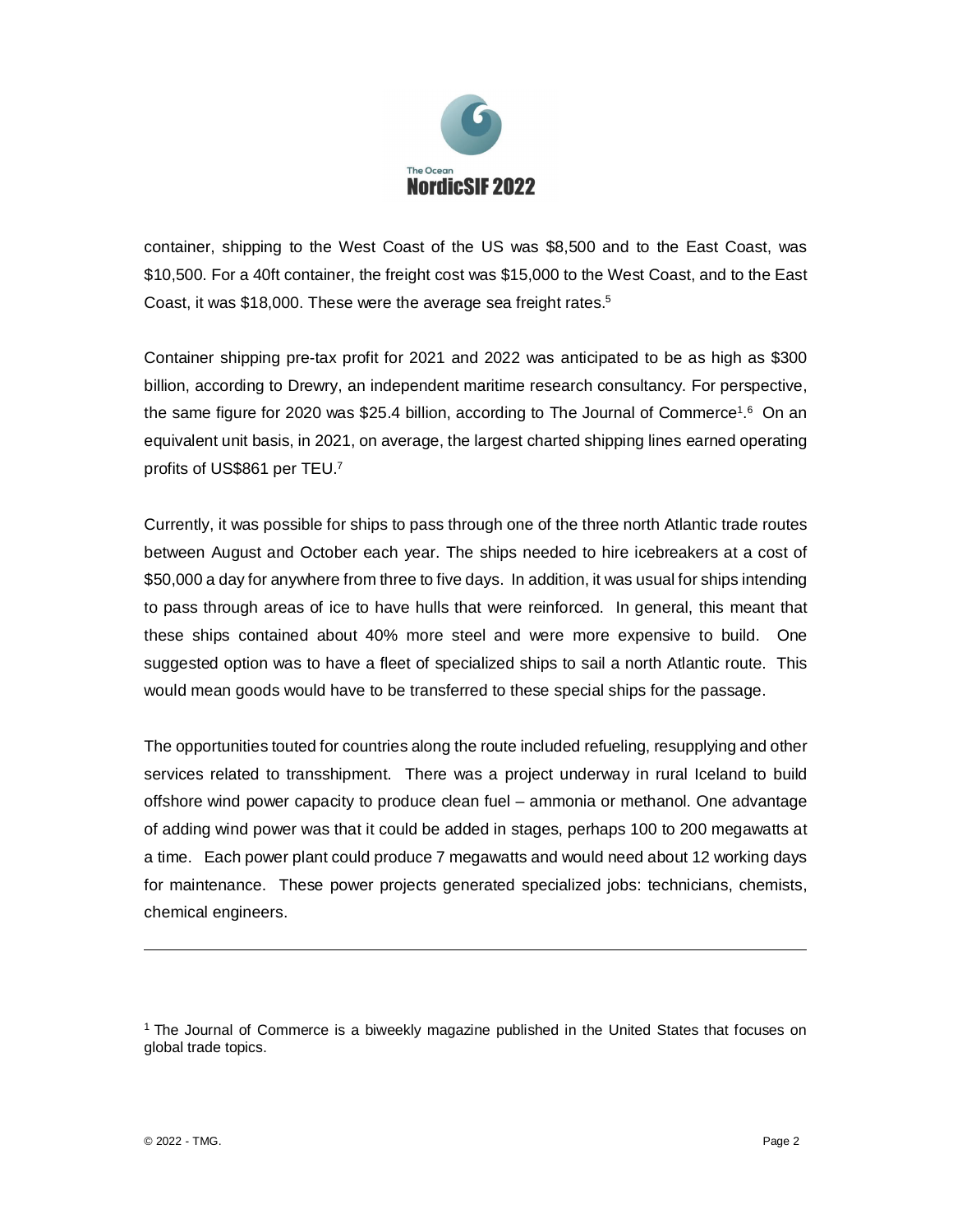

While the prospect of a north Atlantic route was years away, it was nonetheless an interesting opportunity to consider. On one hand there were opportunities for government and private industry to supply the infrastructure and training to take advantage of this possibility.

On the other hand, proponents had to contend with the fact that it would only take one major disaster: a ship running around and spilling its toxic contents for example, for the pristine waters around the island to be irreversibly polluted. How should the Icelandic government weigh the advantages and disadvantages of this opportunity? How should they decide how to assess the environmental risks? Could the risk or risks be anticipated and/or mitigated?

The Consultant looked at the current situation and wondered what to recommend.